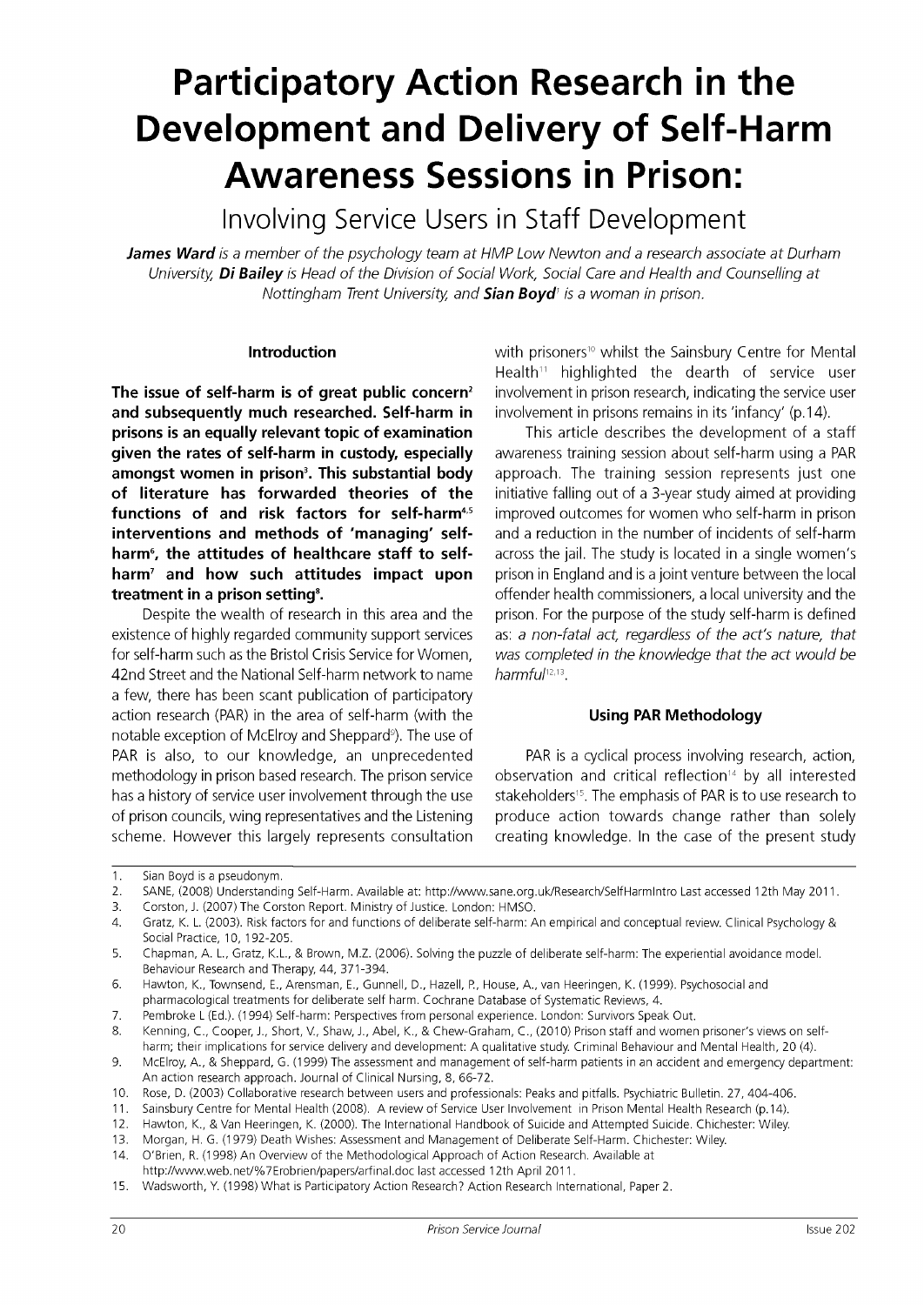identified stakeholders were the women in prison who even though the session would be short the key chose to undertake the research and become involved in messages that the women participants wanted to convey the development of the staff awareness package, the could be. Residential managers and the prison's security local university, the Prison service and the Offender department were involved in the identification of suitable Health Commissioners. women to co-deliver the session and this was also

questionnaires, process mapping and interviews with workers. At the start of each session it was stressed that staff and prisoners identified a need for additional staff the package had been written in collaboration with a training<sup>16</sup>. More detailed analysis of these findings identified that the skills gap was not related to staff's To date the awareness sessions have been delivered understanding of the functions or antecedents of self- to 104 members of prison staff. The sessions are coharm or the prisons procedures for the management of delivered with the second author and Sian a woman in self-harm (ibid). This suggested that the reguests for prison who agreed to deliver the session. At the end of

additional training related to a, perhaps unfounded, lack of confidence in dealing with women in crisis or who have used self-harm and a need to identify useful strategies to use in such situations. Given this it was clear that the opportunity to hear from 'experts by experience'<sup>17</sup> as to what women who have used selfharm find useful in managing their self-harm and what constitutes helpful responses would be beneficial to staff.

An initial focus group (six women who had participated in the research) brainstormed key messages to convey in the training. The group decided to call the training package *At Arm's* 

Length and identified three key messages they felt were prisoner may be perceived as 'teaching staff' is also a important to put across:

- 1. The importance of a firm but fair approach.
- 2. The value of non-judgemental listening in managing self-harm.
- 3. How empathy can help women in distress.

package but one was subsequently transferred to another prison. This resulted in a team of three, two of a woman's experience of being involved in such a women and the second author, who together spent project whilst in custody. several hours over a number of meetings developing the awareness package.

The prison's Senior Management Team agreed to a pilot training session. The length of the session was limited to 30 minutes due to the time constraints and limited resources available to prison staff. It was felt that

The initial phase of research involving completion of questionnaires, process mapping and interviews with staff and prisoners identified a need for additional staff training.

The initial phase of research involving completion of discussed with Offender Supervisors and other key number of women, who would remain anonymous.

each session Sian is de-briefed to discuss her experience of the session, offer support if necessary, and to identify opportunities to develop the content of the package further.

# **Reflections on the session**

Gregor and Smith<sup>18</sup> highlight the need for reflection and review of the potential emotional impact of service user involvement in social work training. This is arguably even more important in the prison environment because of the inherent power relationships between 'prisoners' and 'staff', along with the further relationship issues where a

further consideration. It seemed to the authors that it was important that Sian shared her experience of her involvement in the delivery of the session. Whilst Moores, Fish and Duperouzel<sup>19</sup> reflected the experiences of a service user involved in a similar project and feminist Three of the women agreed to help develop the ethnographies of women in prison in the United States have been published<sup>20</sup> we believe this is the first account

This is what Sian wanted to convey:

### **Sian's reflection**

*My name is Sian and I am 29 years of age. I have one older sister and two younger* 

<sup>16.</sup> Ward, J., & Bailey, D. (2011) Improving outcomes for women who self-injure using an action research approach in prison. In Press.

<sup>17.</sup> Bailey, D. (2011) Interdisciplinary Working in Mental Health. London: Palgrave Macmillan.

<sup>18.</sup> Gregor, C., & Smith, H. (2009) I'm not a performing monkey: Reflections on the emotional experience of developing a collaborative training initiative between service users and lecturer. Journal of Social Work Practice, 23 (1), 21 – 34.

<sup>19.</sup> Moores, P. , Fish, R., & Duperouzel, H. (2011) 'I can try and do my little bit' – training staff about self-injury. Journal of Learning Disabilities and Offending Behaviour, 2 (1), 4-7.

<sup>20.</sup> Richie, B. E. (2004) Feminist Ethnographies of Women in Prison. Feminist Studies. 30, (2) 438 – 451.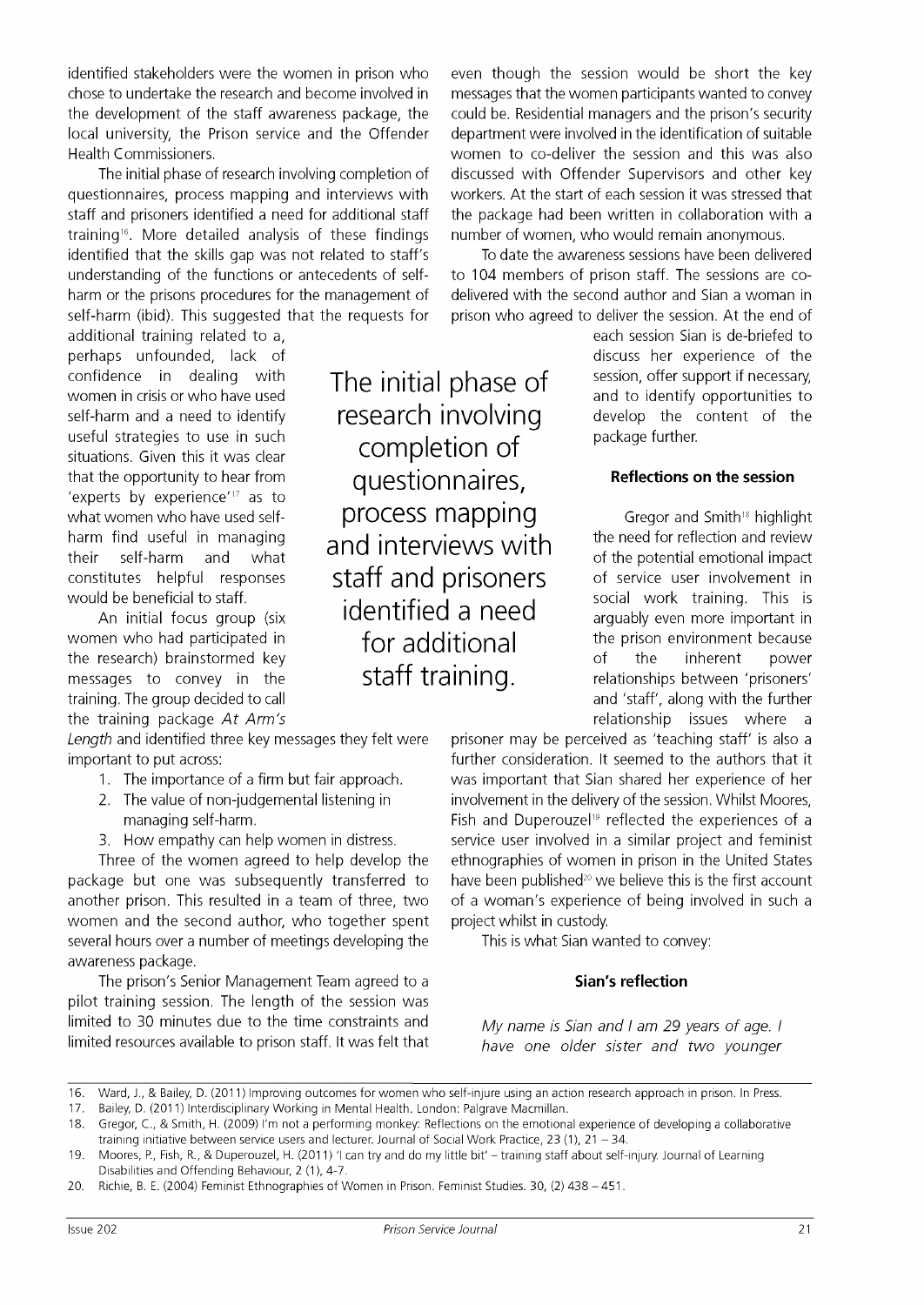*brothers. My parents split up when I was young and I lived with my mum until I was about 7 years of age. A little while after my mother and father had split up my mum met a new partner who subsequently sexually abused me and all my siblings. Eventually the abuse came to light and we all went to live with my father. The abuse case came to court and my abuser was given 9 years imprisonment. My mother stuck by her partner and we never had any contact with her for the rest of our childhoods. I met my children's dad when I was fifteen and at that time he was 20 years older than me. I had two* 

*children with him, my first being at 17 years old and the second when I was Eighteen. I found being a young mum hard and on top of that my partner became very violent. I turned to drugs and eventually lost custody of my children to social services. My children have now been adopted, and for the past 7 years I have had no contact other than 'letter box' contact twice a year.* 

*Before coming to prison I was committing crime on a daily basis in order to fuel my drug addiction to Heroin and Crack Cocaine. I was arrested for Robbery in 2005* 

*and received an indeterminate sentence for public protection (IPP) with a tariff of at least 2½ years to serve until I could be considered for parole. To date I have served 5 years 3 months and am due to 'sit' my parole in 2 days. I have struggled throughout my life and sentence with regards to my mental health and have had issues surrounding the loss of my father in 2007. I had a bad drug habit for the first 2½ years of my sentence. My drug use certainly contributed to the many 'breakdowns' that I have had. When first coming to prison I did not have a good rapport with most of the staff, but as I have grown up and come to terms with my sentence and the death of my father I have become more willing to work with staff.* 

*I have been diagnosed with a number of mental health problems, the most recent being a personality disorder. I have in the past* 

The way staff deal with self-harm, in my opinion, is quite good. You do get staff that aren't helpful but then you get staff that will always go out of their way to try to help and understand.

*suffered auditory hallucinations, paranoia, threat and social anxiety, emotional disregulation and obsessive compulsive disorder (OCD). I have also been told that I have traits of Post Traumatic Stress Disorder. I am quite an intelligent person and I have an exceptional insight into my own mental health problems, but it has only been since working with the 'At Arm's Length' project that I actually accepted I had self-harmed a lot more than I was ever willing to admit i.e. obsessive washing. Accepting that OCD has nearly always been a form of self-harm has made me accept that I will need help for years to come* 

*instead of putting it down to being 'just a little stressed'. It has been a relief to admit to myself that I am a selfharmer in regards to my OCD as I don't beat myself up about it as much as I used to.* 

*I have always been able to have a good relationship with other prisoners, this is mainly due to the fact that I have been in prison many times before and have a reputation as being a firm but fair person. I also have the ability to empathise with other ladies in prison as there is not much I haven't been through myself. People interest me and I will always give* 

*someone a chance. I have better relationships with people when I am in prison and I am not focussed on drugs all of the time. When I used to be out of prison I had no time for anyone, all that interested me was taking drugs.* 

*I have been resuscitated a couple of times after tying ligatures but I don't 'cut up'. I have selfharmed through limiting my food intake and washing obsessively. I have had a lot of experience of being around others that selfharm and believe that I have a good understanding of the reasons why they do it. Even though I have been in prison a long time I still find it hard to deal with. The way staff deal with self-harm, in my opinion, is quite good. You do get staff that aren't helpful but then you get staff that will always go out of their way to try to help and understand. You get good and bad in all areas of life and prison is no different.*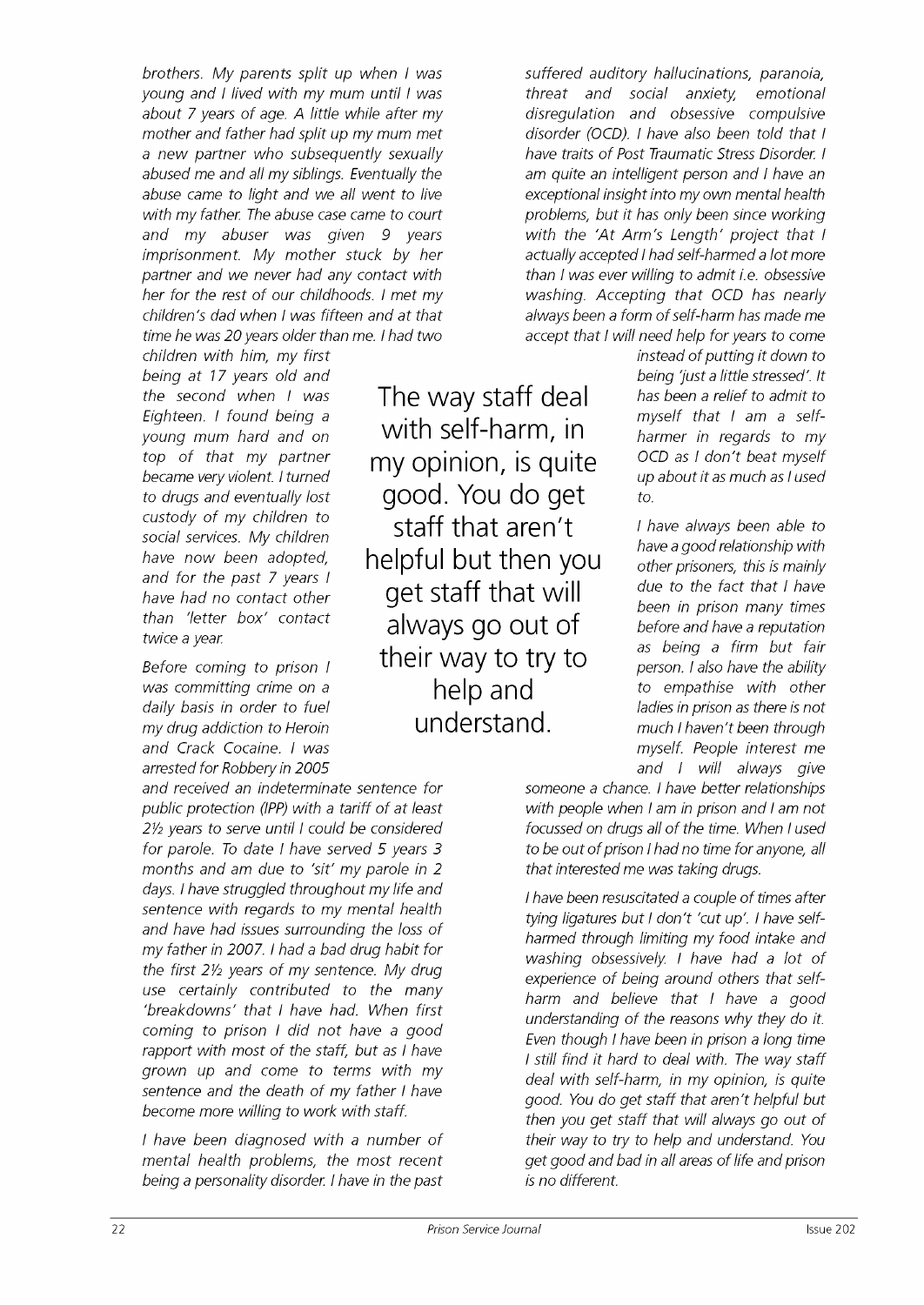*I didn't know anything about the 'At Arm's Length' project until I found out that my name had been put forward as someone who had the ability to deliver PowerPoint presentations. Once I was introduced to James, the research associate, I had a look over the material and decided that it was something I would like to be involved with. I did have reservations about my ability to deliver presentations to staff, not because I didn't think I was capable, I just doubted myself being able to put aside the irrational assumptions I was thinking in regards* 

*to staff opinion of me. But I decided to stick it out regardless. I felt that, as a prisoner, I had somewhat of a responsibility towards the girls who had worked with James to make the project, as they had put so much work in to it and in a way I felt like I was representing them. There were times when, mostly due to nerves, I didn't want to turn up but I did, and I am glad that I was so determined as I have gained so much confidence from it. My self-esteem and confidence have grown since getting involved with the 'At Arm's Length' and I have greater understanding of self-harm. The most important thing to me though is that I feel like the presentations are making a difference.* 

My self-esteem and confidence have grown since getting involved with the 'At Arm's Length' and I have greater understanding of self-harm. The most important thing to me though is that I feel like the presentations are making a difference.

*The response from staff has been a lot different than what I expected it to be. When we first started to roll out the presentations I thought that most staff would be sitting there thinking it was wrong for a prisoner to be telling them about anything, let alone self-harm which they deal with first hand on a daily basis. I assumed they would be looking at me with the opinion I had no right to tell them anything as I was a prisoner. How wrong I was! The staff listen to what I have to say and it appears they appreciate the insight in to self-harm they get being as they get it from an prisoner's point of view. This is also reflected in the questions I get*  *asked after almost each presentation and the comments that are written on the feedback forms. In my opinion I feel that the staff are different towards me as it seems they now feel they can approach me and me things without them worrying whether or not they are going to offend me.* 

*I think that the awareness sessions have made a big difference and have given the staff a better understanding of self-harm in general. I believe the officers now feel that what they are doing is right which makes making them more* 

> *confident in dealing with and helping self-harmers. Most importantly I believe it has gone a long way in addressing the prisonerofficer divide and as a prisoner it has been overwhelming the support and the positivity shown towards me. The staff's eagerness to engage and learn more, not just about self-harm but other subjects such as drugs, domestic violence etc. The staff are also utilising the packs<sup>21</sup> and I have seen them using them with confidence. The activity boxes<sup>22</sup> , in my opinion, in the past have been viewed as nothing more than a waste of time, whereas the packs are being used as a legitimate tool that can help not only*

*the women help themselves, but also help the staff help the women. I don't think that there is a prison in this country that wouldn't benefit from the same kind of awareness programmes.* 

### **Staff's reflections**

Evaluation of the awareness sessions is, as discussed, an integral aspect of the PAR methodology and service users are arguably not the only 'experts by experience'. Staff delivering frontline services also have expertise that can be sought in order to inform evaluation/critical reflection and utilised in the development of initiatives. For these reasons staff attending the awareness sessions are asked to complete an evaluation form. These focus upon three

21. The 'packs' are care planning action packs designed with the aim of empowering women to develop their own care plans and consider what actions they can take, and what they can ask of others, to help maintain mental wellbeing.

22. Activity boxes contain activities for distraction such as puzzles, colouring sheets etc.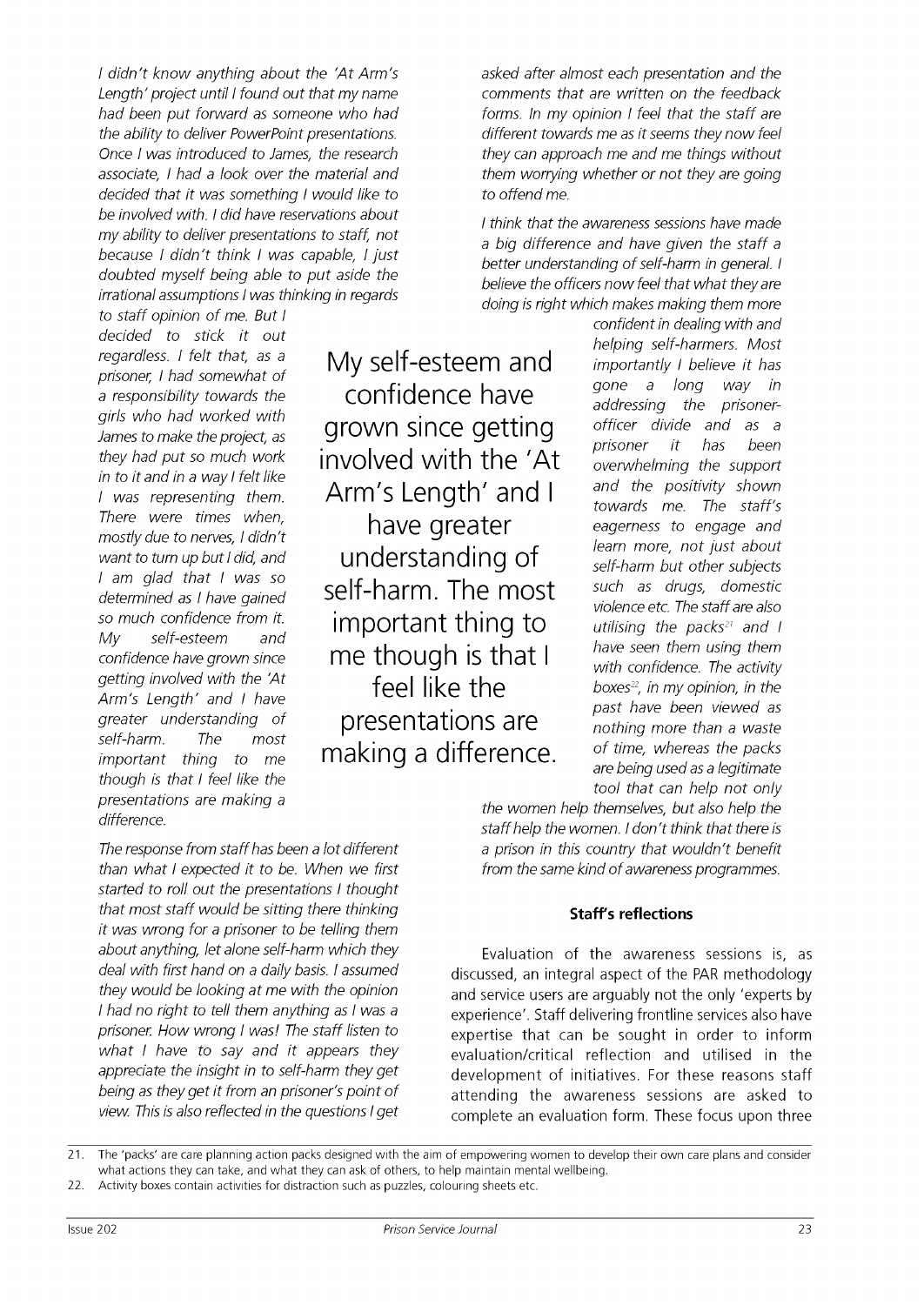key areas i) how useful attendees found the session and what they practically gained from attending ii) what could be developed to better meet staff's training needs and iii) whether there are other areas staff would benefit from service user led awareness sessions. Responses were anonymous and attendees were encouraged to identify areas of development.

To date the sessions have been delivered to 104 members of staff and 99 evaluation forms have been completed representing a 95 per cent response rate. The authors independently review the evaluation forms to identify themes in each of the three areas outlined above. These independent reviews were then discussed and key themes identified:

### *i) Usefulness and practical relevance:*

Attendees are asked to rate the usefulness of the session on a scale of 1-4, a score of 1 representing 'not at all useful' and a score of 4 reflecting 'very useful'. The mean score over the 99 responses was 3.7 (range 2-4) with a modal average of 4.

When asked about the most useful aspects of the session the vast majority of responses indicated that this was the opportunity to listen to a prisoner's perspective on the use of self-harm.

> *'Sian's perspective was really useful and informative'*

*'Hearing Sian's point of view as that is often overlooked when dealing with incidents'* 

*'The perspective of a person who has selfharmed and knows what she's talking about'* 

*'…It's especially helpful to hear what women 'themselves' feel is beneficial rather than what we as staff assume is helpful.'* 

Attendees were also asked to identify any practical implications they could take from the session. Responses included recognising the importance of using nonjudgemental listening skills and of trying to make time to do this.

*'Be more aware, listen more'* 

*'Spend more time listening, not judging and using humour!'* 

*'Listen more to prisoners'* 

There was also a suggestion that staff felt more confident in working with women who use self-harm or at least less fearful of exacerbating the distress.

*'Listen more, talk more, don't be afraid to talk in case of saying something wrong.'* 

*'Be less wary of talking about self-harm with women'* 

*'Trust your instincts'* 

# *ii) Developments to the session*

Constructive feedback received reflected the overall positive response received with attendees suggesting that the sessions could have been longer and delivered more detail:

*'Length could be longer'* 

have been delivered

to 104 members

of staff and 99

evaluation forms

have been

completed

representing a 95 per cent

response rate.

To date the sessions *'Maybe Sian could give more of her insight of self-harming, because it is about their experiences'* 

*'More women to talk about their stories.'* 

*'More women (prisoners).' involved* 

*'Including the views and experiences of more service users.'* 

*iii) Future Service User Involvement* 

Participants were also asked whether there were additional areas in which they felt they would benefit from awareness raising sessions that are developed through service user involvement.

64 (62 per cent) of participants responded 'yes'. Beneficial areas for future awareness sessions included substance use, violence and bullying, mental health problems, sentence planning and reasons for reoffending. One participant commented that:

*'This should be done all the time; the women have the knowledge and the realism of the experience'* 

## **Discussion**

Despite PAR being an underused methodology in the prison system it is clear that staff value initiatives such as awareness sessions written and delivered by those with first hand experience of the subject matter. The use of the method involves close working partnerships with the both the participants and the prison management and this necessarily involves compromise and communication. This was reflected in initial concerns around 'staff'-'prisoner' relationships and how this dynamic may impact upon the women